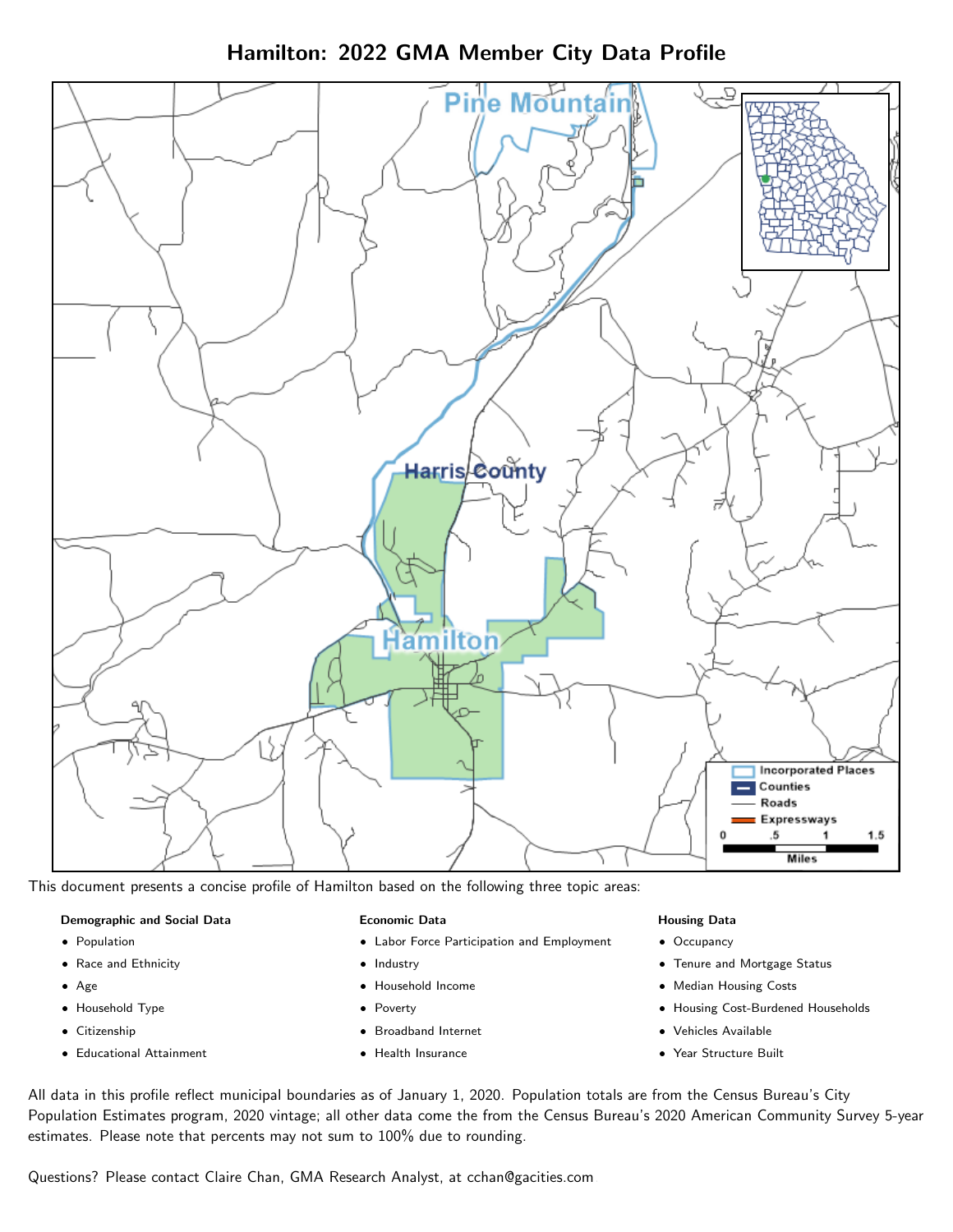# Hamilton: Demographic and Social



0% 2% 4% 6% 8% 10% 12% Male **Female**  $12\%$  10% 8% 6% 4% 85 and over 80-84 75-79 70-74 65-69 60-64 55-59 50-54 45-49 40-44 35-39 30-34 25-29 20-24 15-19 10-14 5-9 Under 5

# **Citizenship**

Age



Source: American Community Survey, 2020 5-year estimates, table B05002 Source: American Community Survey, 2020 5-year estimates, table B15002

### Race and Ethnicity



Source: U.S. Census Bureau, City Population Estimates, 2020 vintage Source: American Community Survey, 2020 5-year estimates, table B03002

## Household Type



Source: American Community Survey, 2020 5-year estimates, table B01001 Source: American Community Survey, 2020 5-year estimates, table B11001

#### Educational Attainment



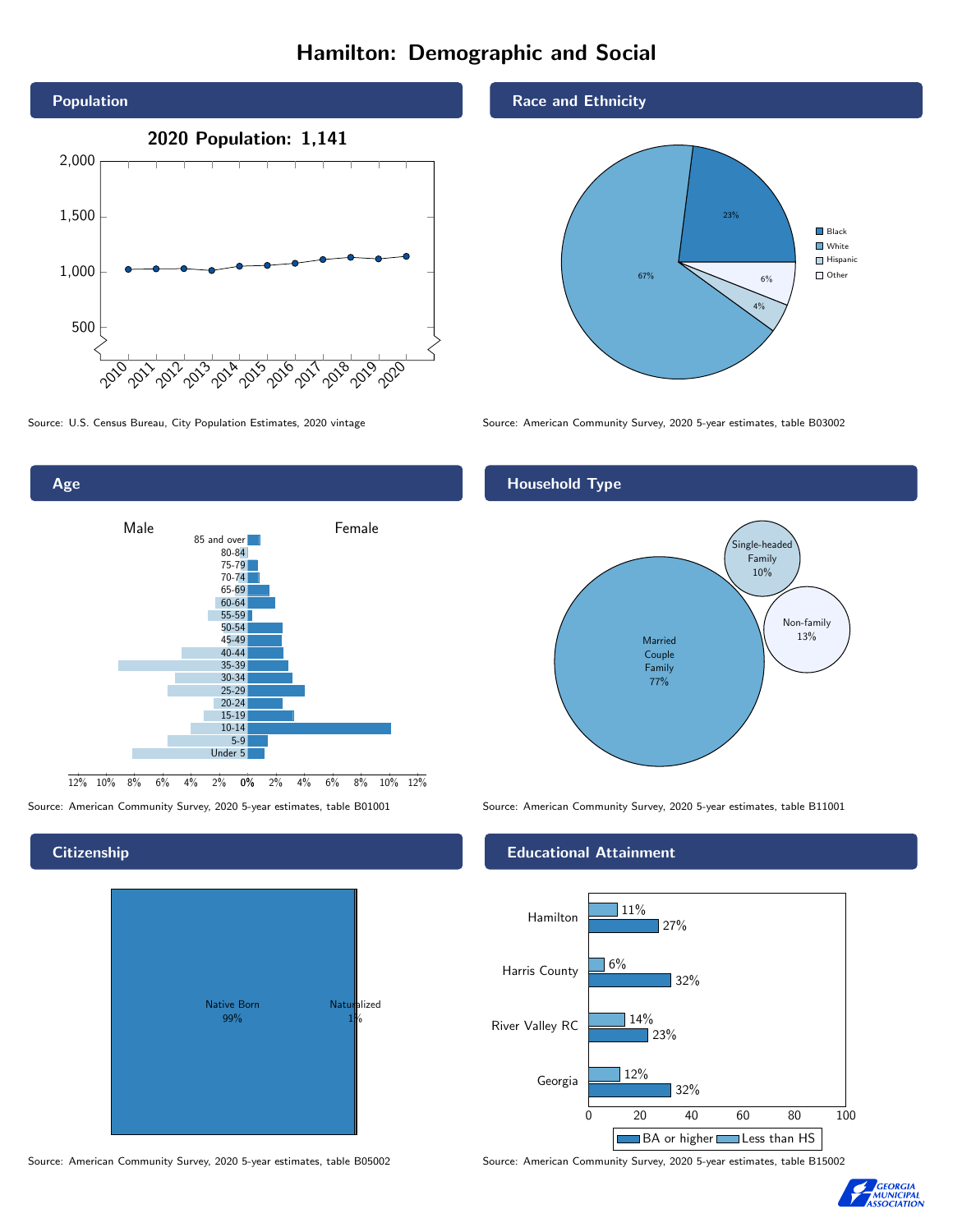# Hamilton: Economic



Source: American Community Survey, 2020 5-year estimates, table B23001 Note: Unemployment rate is based upon the civilian labor force.

## Household Income



Source: American Community Survey, 2020 5-year estimates, tables B19013 and B19025 Source: American Community Survey, 2020 5-year estimates, table B17010



Source: American Community Survey, 2020 5-year estimates, table B28002 Source: American Community Survey, 2020 5-year estimates, table B18135

#### Industry

Poverty

| Agriculture, forestry, fishing and hunting, and mining      | 2%    |
|-------------------------------------------------------------|-------|
| Construction                                                | 3%    |
| Manufacturing                                               | 21%   |
| <b>Wholesale Trade</b>                                      | 2%    |
| Retail Trade                                                | 12%   |
| Transportation and warehousing, and utilities               | 3%    |
| Information                                                 | $2\%$ |
| Finance and insurance, real estate, rental, leasing         | 6%    |
| Professional, scientific, mgt, administrative, waste mgt    | 10%   |
| Educational services, and health care and social assistance | 22%   |
| Arts, entertainment, recreation, accommodation, food        | 8%    |
| service                                                     |       |
| Other services, except public administration                | $2\%$ |
| Public administration                                       | 8%    |

Source: American Community Survey, 2020 5-year estimates, table C24030



## **Health Insurance**